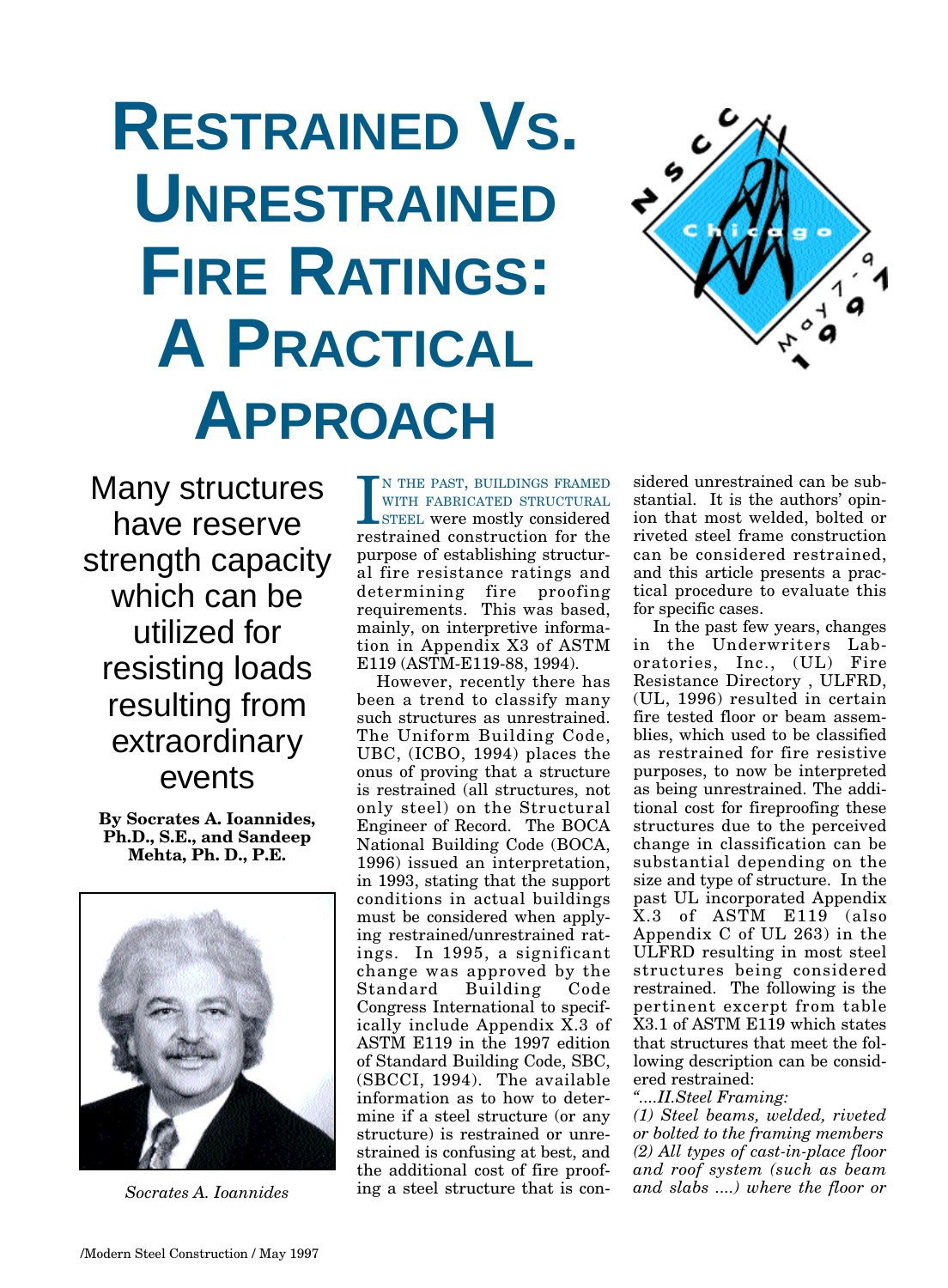*roof system is secured to the framing members...."*

Beginning in 1992 ULFRD included a commentary in the introduction quantifying the stiffness provided by the UL test chamber. The stiffness in two directions is given as EI/L equal to 700,000 kip-inches for the 17' and 850,000 kip-inches for the 14' span. It has been wrongly interpreted by some to imply that this is the minimum stiffness required to produce restrained construction. Further, even if an attempt is made to match the stated stiffness, is it sufficient to simply provide the same EI/L? The actual properties or conditions in the field (continuity, composite beam/slab design, simple beam connections, etc.) are what produce restraint. The reasons for abandoning the ASTM guidelines for determining whether a structure is restrained or unrestrained are not clear to the authors. Certainly, considerably more money is being spent on fire proofing due to the new interpretations. However, in some cases buildings that would otherwise have been designed in steel are designed in alternative materials to avoid dealing with this issue.

To exacerbate the problem, fire marshals and building officials interpret the codes differently resulting in different amounts of fire proofing for the same members depending on the location of the structure, making it more difficult for design professionals to determine how this issue will be interpreted. In some cases, by the time an interpretation is obtained the structure is already designed and under construction. To avoid confrontations at this late state some design professionals classify the steel structure as unrestrained for fireproofing purposes.

## **RESTRAINED VS. UNRESTRAINED**

This article discusses the effects of fire on composite steel structures. The concepts defined, developed and discussed can, however, be used for other types of structures. It is assumed that the structure is composed of simply supported beams and girders. Consistent with fire engineering and fire testing assumptions, the potential fire is applied from the bottom of the assembly. This results in the highest temperatures in the bottom flange of the steel beam or girder. The top flange which is connected to the slab and the slab itself remain at relatively lower temperatures. Since the yield strength of steel (and most other materials for that matter) reduces at elevated temperatures, the first section at which the beam yields is the point of maximum positive bending moment.

In case of a beam with end restraint, the formation of the plastic hinge at the point of maximum positive moment does not lead to a failure because the moment is redistributed to the ends at which there is available unutilized capacity. However, in case of an unrestrained beam, the first plastic hinge leads to the ultimate failure. Therefore, restrained structures can sustain higher temperatures than unrestrained structures without a collapse.

ASTM E119 recognizes the positive effects of restraint by allowing more liberal failure criteria for restrained assemblies than for unrestrained ones. The main difference in the acceptance criteria for the two types of assemblies is the following:

*For unrestrained structures the test failure is defined when either the average temperature in the steel beam has reached 1100 F or the maximum temperature at any point in the steel beam has reached 1300 F. The time at which this occurs is established as the hourly rating of the assembly.*

*For restrained structures, on the other hand, the same temperatures (average tem-* *perature in the steel beam of 1100 F or maximum temperature at any point in the steel beam of 1300 F) are allowed at half the rated time or a minimum of one hour. The steel is then allowed to reach temperatures beyond the above as long as the ultimate load capacity is not exceeded. The time at which the ultimate load capacity is reached (or twice the time at which the maximum/average temperature limits were reached, whichever is lower) then becomes the hourly rating for the restrained assembly.*

It should be recognized that thermal restraint is not necessarily the same as structural restraint. Thermal restraint can be in the form of "thrust restraint" or "rotational restraint."



Thrust restraint (Figure 1) increases the ultimate capacity by compressing (pre-stressing) the bottom flange. Although this is beneficial it is difficult to calculate the equilibrium thrust. At one extreme, if the bottom flange is totally restrained, a small rise in temperature will cause the bottom flange to buckle. At the other extreme if there is no restraint thrust forces cannot develop.

Rotational Restraint (Figure 2), on the other hand, produces negative end moments which also reduce the positive moment at mid-span. The negative end moments can be resisted either by reinforcing in the slab (which remains cooler) or by the simple beam connections and the capacity of the steel section itself for negative moment at elevated temperatures.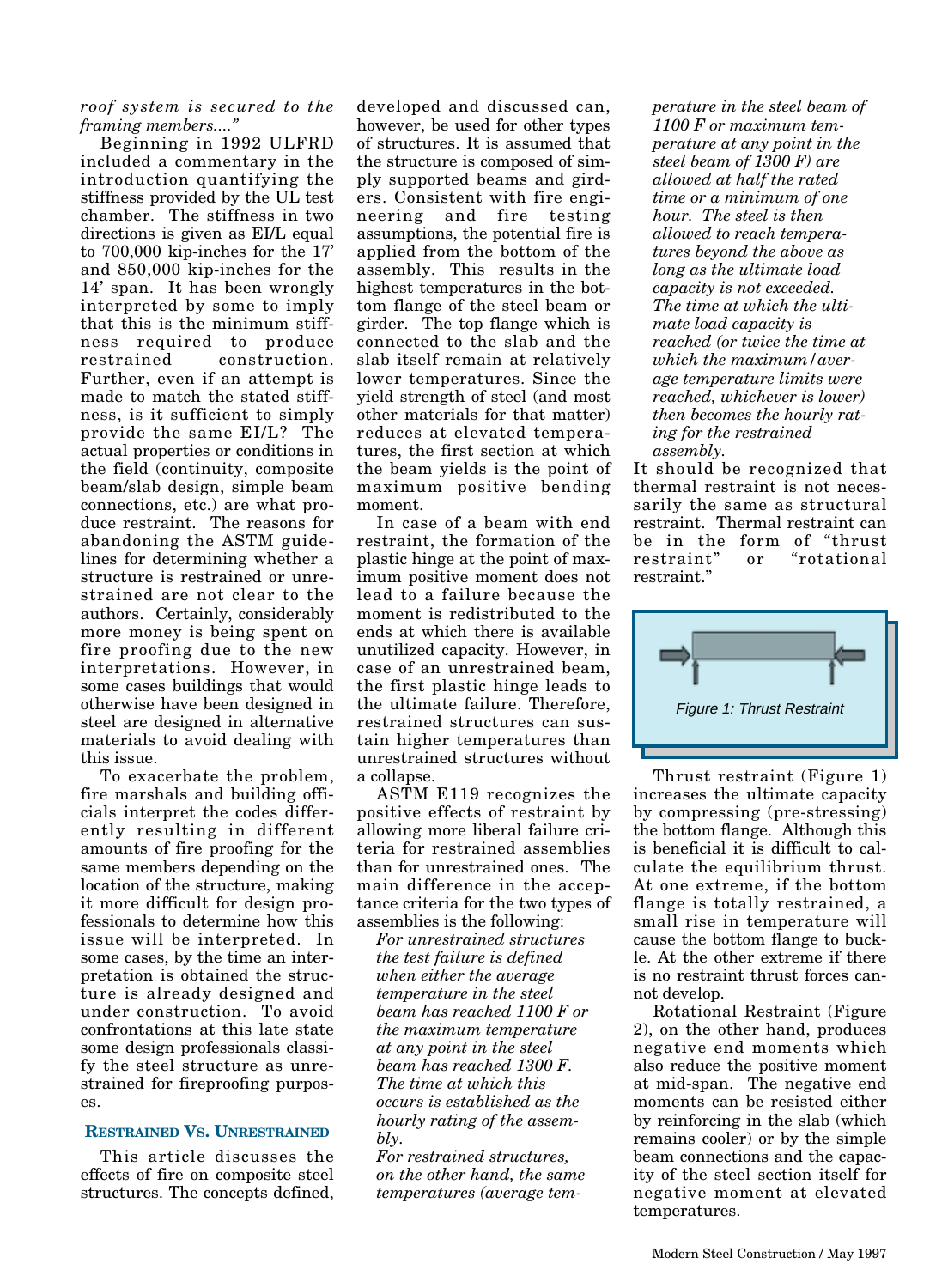

Figure 3 shows the required flexural strength (*Mu*) and nominal flexural strength  $(M_n)$  for an unrestrained beam before and after fire. Notice that before fire there exists some negative nominal flexural strength (possibly less than the positive due to longer unbraced flange lengths) in the beam, but it drops to zero at the ends because of the absence of connection capacity. Also, notice that both *Mu* and *Mn* have reduced after fire. *Mu* reduces due to reduced load factors and  $M_n$  due to lower capacity (see discussion in the following section).



Thrust restraint (Figure 4) results in shifting the moment diagram by imposing negative moments equal to the equilibrium thrust times the eccentricity

from the neutral axis. Notice the step in the negative nominal flexural strength.



Rotational restraint (Figure 5) results in shifting the moment diagram by imposing negative moments equal to the flexural strength of the restraint (connection capacity or composite action). In the case of composite action, notice the additional negative nominal flexural strength resulting from the existence of reinforcing in the slab.

## **ANALYSIS AND DESIGN AT ELEVATED TEMPERATURES**

**Load Combination and Resistance Factors for Fire Exposure.** ASCE 7-95 (ASCE 7- 95, 1996) includes a section (section 2.5) on load combinations for extraordinary events, such as fire, explosions and vehicular impact. This load combination (Equation 1; Equation C2.5.3 in ASCE 7-95) recognizes the small probability of such occurrences by utilizing load factors which are lower than for normal load combinations. It is the authors' opinion that no resistance factors need to be used on the resistance side of the equation. Additionally, the structure only needs to withstand the fire without failure and, thus, no serviceability criteria are applicable.

 $1.2D + A_k + (0.5L \text{ or } 0.2S)$  (1)

where: 
$$
D = \text{Dead Load}
$$
  
 $L = \text{Live load}$ 

*S* = Snow Load

 $A_k$  = Load effect resulting from extraordinary event

**Steel Temperature Time-History.** The first step in computing the nominal flexural strength is estimating the temperatures at various locations in the beam. The standard ASTM E119 fire test requires monitoring of temperatures at specified locations along the length and depth of the beam. The readings from these thermocouples, over time, then become the temperature time-history and are part of the record of the fire test. UL and other fire testing laboratories provide this information to the sponsors of each tested assembly. UL will not release this information to other parties, unless the sponsors approve. Alternatively, the information can be obtained directly from the sponsors (such as fireproofing manufacturers, AISI, etc.).

Analytical methods, utilizing principles of thermodynamics, also exist for calculating this time history given a temperature time-history input and the thermal properties of the materials involved. FIRES-T3 (Bresler, B., et. al, 1977) is a public domain finite element program that accomplishes that. Its use, however, is cumbersome and requires knowledge of thermodynamics beyond the level that a structural engineer usually possesses. The authors are currently involved in a research effort to gather available temperature time-history information and/or augment it with FIRES-T3 modeling.

At any point in time, the typical temperature variation within the composite section is shown in Figure 6, where  $T_c$ ,  $T_{tf}$ ,  $T_w$ ,  $T_{bf}$ are the resulting temperatures in the concrete slab, top flange, web and bottom flange respectively, at that particular time.

Once the temperatures of the individual components (slab, top flange, web and bottom flange) are obtained, the yield strength at that temperature of each indi-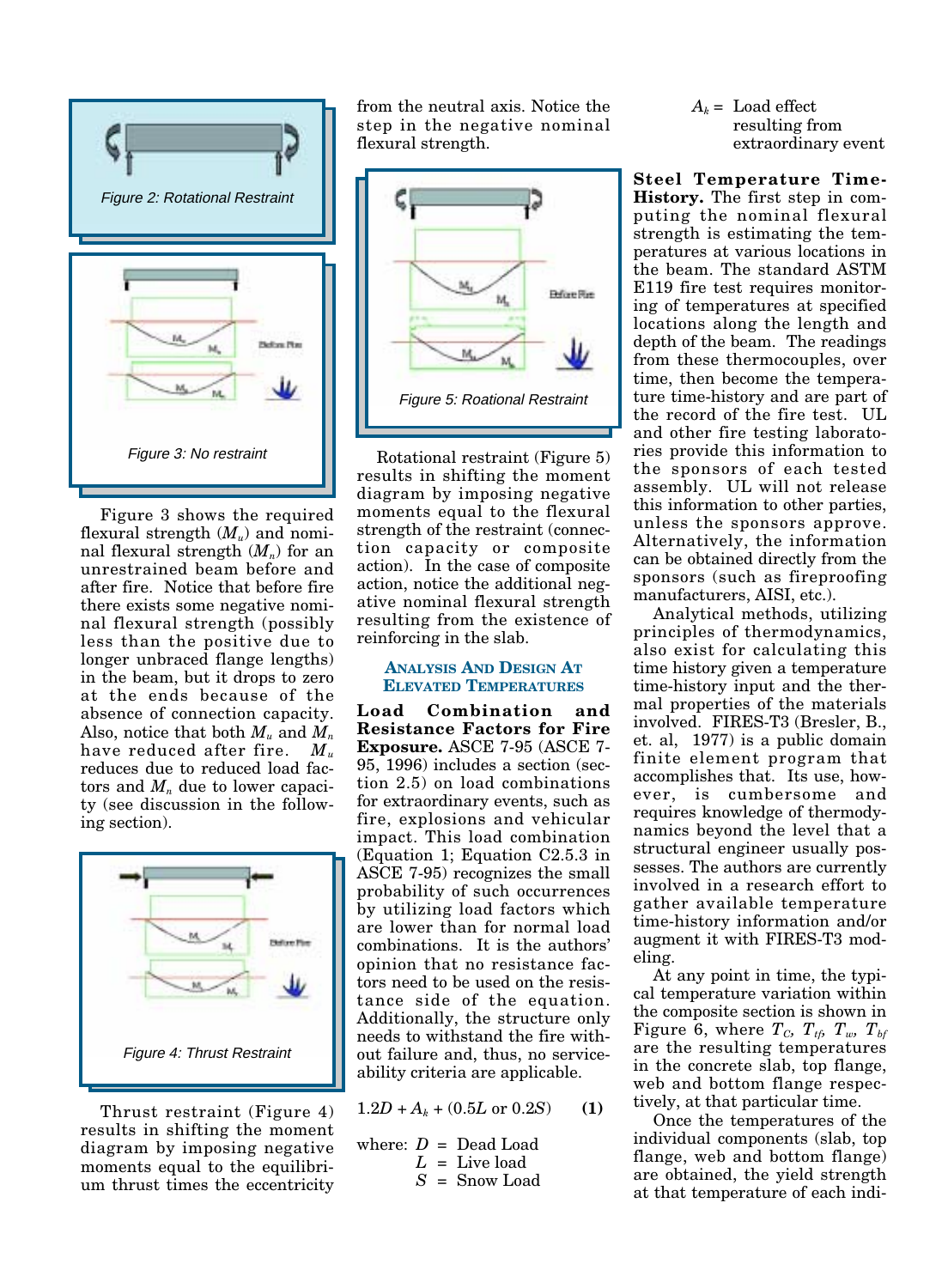

vidual component can be calculated from published yield strength versus temperature relationships (Boring, D. F., et. al., 1981; CRSI, 1980) such as the one shown in Figure 7.

**Positive Nominal Flexural Strength at Elevated Temperatures.** Figure 8 shows the resulting forces in the individual components, at a particular point in time, obtained by multiplying the yield strength at the components temperature, at that time, by the component area.

The following steps outline the procedure followed for evaluating the positive moment capacity:

• It is convenient to start with an assumption that the concrete slab contains the compression zone and the steel beam provides the tensile resistance. This assumption is generally valid because the temperature of the top surface of the concrete slab does not increase appreciably (there is actually another failure criterion of E119 that keeps the temperature at the top of the concrete slab around 300 F) during the exposure to the fire.

• It is also assumed that the section will develop its full plastic capacity. That is, the steel will be fully yielded in tension and the concrete in the compression will be at a strain of 0.003. This assumption is also valid because the fire loading is a limit state loading case and no serviceability requirements need to be satisfied under fire.

• Using these assumptions and the yield strength of the bottom flange, web and the top flange it is possible to compute the total capacity in flexural ten- $\sin F_T$ .

$$
F_T = \mathbf{F}_{tf} + F_w + F_{bf}
$$
 (2)

where  $F_{tf}$ ,  $F_{w}$ ,  $F_{bf}$  are the yield capacities of the top flange, web and the bottom flange respectively at their corresponding temperatures  $T_{\text{th}}$   $T_{\text{w}}$  and  $T_{\text{bt}}$ 

• Compute the depth of the equivalent rectangular compression block, *a*, using Equation 3.

$$
a = \frac{F_T}{0.85f_c'b_f} \tag{3}
$$

where  $f'_{c}$  is the compressive strength of concrete and  $b_f$  is the effective flange width. If *a* is less than the total slab depth, then the first assumption above is valid. If not, then a procedure similar to the one used for concrete T-beams when the neutral axis falls in the web of the T can be used.

• The nominal flexural strength,  $M_n$ , is computed by summing the moments of  $F_c$ ,  $F_{tb}$  $F_w$ ,  $F_{bf}$  about the neutral axis.

This can be easily accomplished by realizing that each of the tensile forces  $(F_{tf}, F_w, F_{bf})$  forms a couple with a portion of the compressive force  $(F_C)$ . The component contributed to the nominal flexural capacity by each of the tensile forces is thus the force multiplied by the lever arm, between the tensile component and  $F<sub>C</sub>$ .

## **NEGATIVE NOMINAL FLEXURAL STRENGTH AT ELEVATED TEMPERATURES—RESTRAINED ASSEMBLIES**

**Rotational Restraint Provided by Connections:** All connections provide some degree of restraint. Even the simplest double angle shear connections provide in the order of 20 kip-feet ultimate moment capacity. It is generally assumed that the connections are not subjected to elevated temperatures. This is a valid assumption because they are connected to other beams and cooler members and is consistent with the way fire tests are conducted. The beneficial effect can be directly taken into account by reducing the required positive flexural strength as shown in Figure 5. However, the steel section just beyond the connection might have less capacity for negative moments at the elevated temperatures and must also be checked. The resulting internal forces are shown in Figure 9. Use the methodology in the following section to calculate the nominal flexural strength.

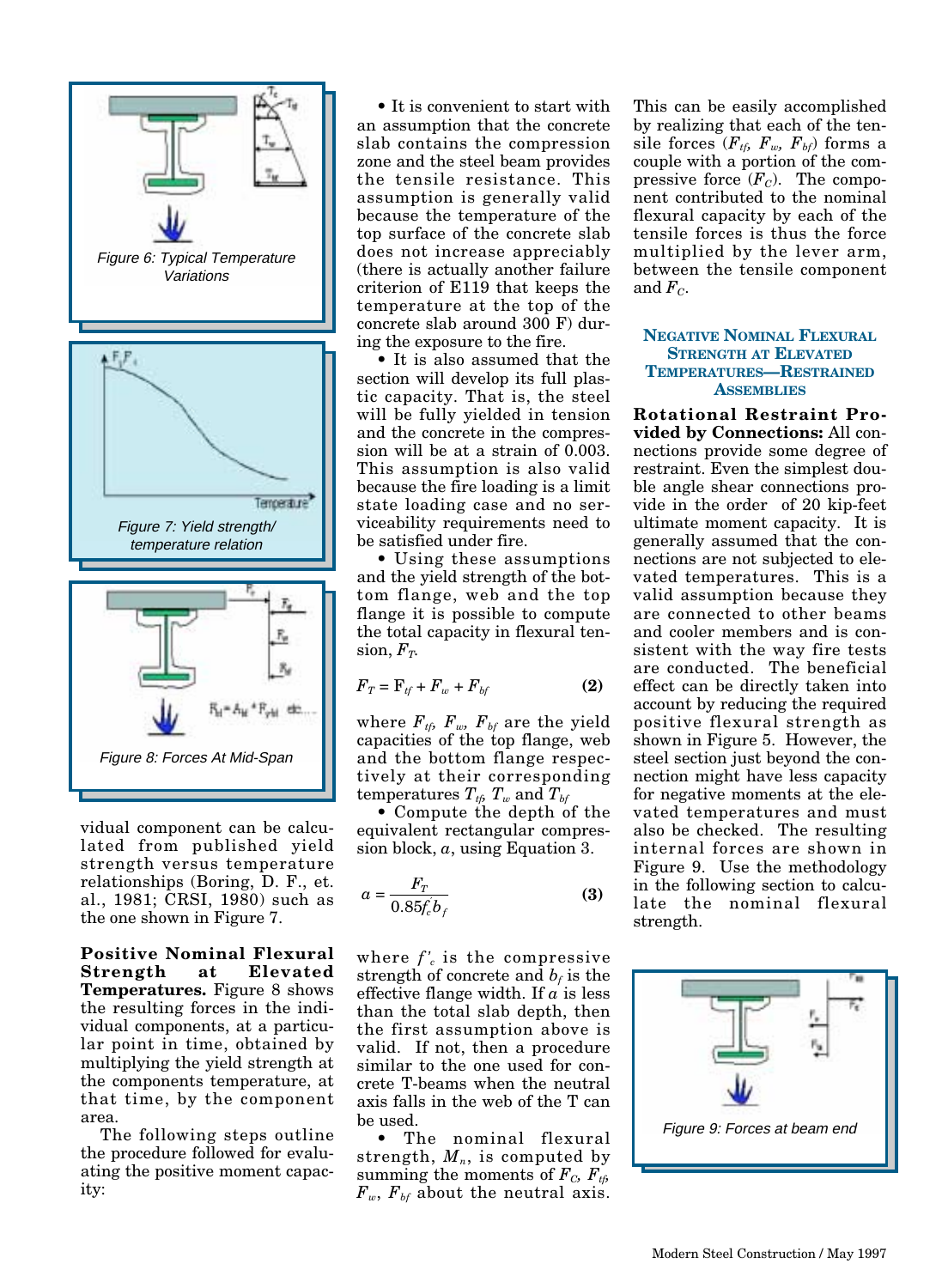**Rotational Restraint Provided by Composite Action (Slab Reinforcement):** If the slab has reinforcement parallel to the axis of the beam, the reinforcement will provide the flexural tension and the connection will provide the flexural compression component. Since the connection is generally not subjected to very high temperatures, the critical condition for computing moments is in the beam at a small distance from the connection. At this point, part of the steel beam section provides the compressive force and the slab reinforcement possibly, in combination with the top flange of the steel beam provides the tensile force. The procedure for computing the negative moment capacity is outlined below.

It is convenient to start with an assumption that the neutral axis lies within the web of the steel section. Therefore, the reinforcing steel and the top flange provide the tensile capacity and the web and the bottom flange provide the compression capacity.



• It is also assumed that the section will develop its full plastic capacity. That is, the steel will be fully yielded in tension and compression. This assumption is also valid because the fire loading is an ultimate loading case and no serviceability requirements need to be satisfied under fire.

• Using the assumptions and the yield strength of the bottom flange, web and the top flange it is possible to compute the total capacity in flexural tension,  $F_T$ .

$$
F_T = F_{RB} + F_{tf} \tag{4}
$$

Where  $F_{RB}$  is the tensile yield force of the reinforcing steel. It is assumed that the reinforcing steel is at low temperatures and capable of developing close to its full yield strength.  $F_{tf}$  is the yield force capacity of the top flange at its temperatures  $T_{tr}$ .

• Using the assumptions and the yield strength of the bottom flange and the web, it is possible to compute the total capacity in flexural compression,  $F_C$ .

$$
F_C = F_w + F_{bf}
$$
 (5)

Where  $F_w$  and  $F_{bf}$  are the compressive capacities of the web and the bottom flange respectively at their corresponding temperatures  $T_w$  and  $T_{bf}$ .

The steps above are repeated using different locations of the neutral axis until

$$
F_T = F_C \tag{6}
$$

• The moment capacity is computed by summing the moments of  $F_{RB}$ ,  $F_{tf}$ ,  $F_w$ ,  $F_{bf}$ about the neutral axis.

**Thrust Restraint.** Calculating the equilibrium thrust is a complex endeavor requiring consideration of the surrounding structure. A simplified procedure for calculating the equilibrium thrust is currently being developed by the authors.

#### **RECOMMENDED PROCEDURE**

The reason a structural assembly needs to be described as restrained or unrestrained is to determine the amount of fireproofing required to satisfy a pretested assembly. The question that should really be asked is: "How much fireproofing is required to achieve a certain hourly rating"?, or, asked a different way: "For my structure can I use the fireproofing thickness prescribed for restrained structural assemblies in the ULFRD?" The following recommended procedure answers the latter question in a systematic way.

**Calculate the Required Flexural Strength.** The effect of fire is taken into account by the reduction of nominal flexural strength at elevated temperatures. The effect of fire on the load side of the equation can be neglected, since this is a first order analysis. Equation 1 can be rewritten as follows:

$$
1.2D + (0.5L \text{ or } 0.2S) \tag{7}
$$

Based on the loads from Equation 7 calculate the total static (simply supported beam) required flexural strength (*Mu*)

## **Calculate the Nominal Flexural Strength.**

• Obtain Temperature Time-History: For the particular assembly or beam rating utilized in the design (e.g. UL-D916, UL-D925, etc.) obtain the temperature time-history data for the "restrained" test. If this data is not available for the particular assembly, generalized or similar data may be utilized.

• Find the Average Temperature in Each Component: Review the test data and extract the temperatures for the top flange, web and bottom flange at mid-span of the beam.

• Find the Yield Strength for Each Component:Based on temperature/yield strength relationships (such as Figure 7) find the yield strength of each component at the elevated temperatures.

• Calculate the Nominal Flexural Strength: Calculate the nominal flexural strength (*Mn*) as described above.

**Compare Total Static Required Flexural Strength to the Nominal Flexural Strength**. If the nominal flexural strength  $(M_n)$  is higher than the total required static flexural strength  $(M_u)$  then the beam size is sufficient at these elevated temperatures and no further calculations are required.

**If Needed Utilize Connection Rotational Restraint.** If the nominal flexural strength (*Mn*)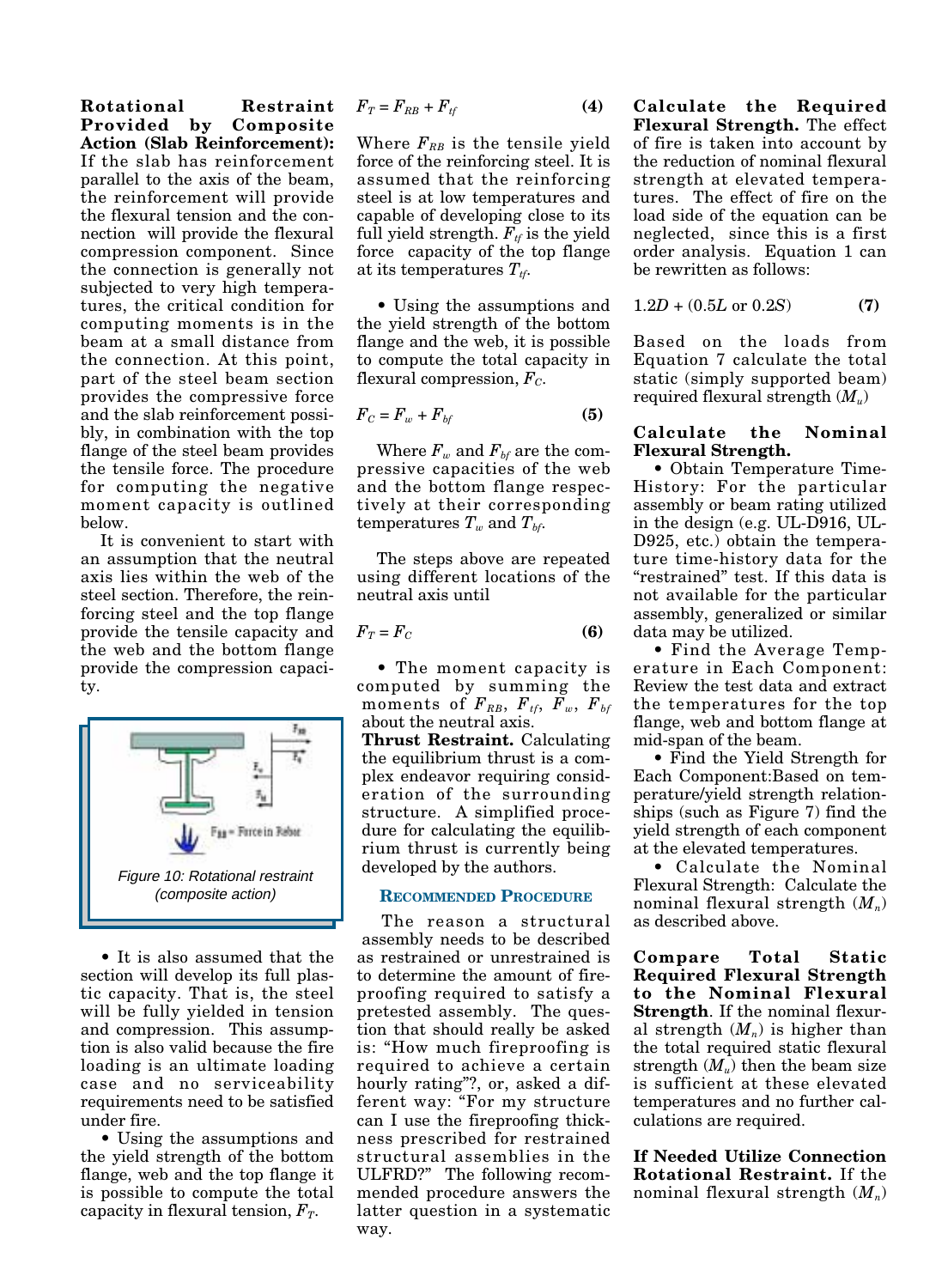computed above is less than the total required static flexural strength  $(M_u)$  then utilize the connection rotational restraint and check both the connection capacity and the capacity of the steel section adjacent to the connection in accordance with section 4.d.i. Add the average of the negative nominal flexural strengths at the two ends of the steel member to the positive nominal flexural strength to obtain the total static nominal flexural strength  $(M_n)$ . If  $M_n$  is greater than  $M_u$  then the beam size is sufficient at these elevated temperatures and no further calculations are required.

**If Needed Utilize Composite Action Rotational Restraint (Reinforcing in Slab).** If the total static nominal flexural strength  $(M_n)$  computed above is less than the required total static flexural strength  $(M_u)$  then utilize the composite action rotational restraint and check the steel section. Add the average of the negative nominal flexural strengths at the two ends of the steel member to the positive nominal flexural strength to obtain the total static nominal flexural strength  $(M_n)$ . If  $M_n$  is greater than *Mu*, then the beam size is sufficient at these elevated temperatures and no further calculations are required.

**If Needed Utilize Thrust Restraint.** If the total static nominal flexural strength (*Mn*) computed above is less than the required total static flexural strength  $(M<sub>u</sub>)$ , then utilize thrust restraint and check the steel section in accordance with section 4.d.iii. If  $M_n$  is greater than  $M_u$ , then the beam size is sufficient at these elevated temperatures. If not, then the steel member is inadequate at these elevated temperatures and more fireproofing is required.

#### **EXAMPLE**

Figure 11 shows the typical layout of a composite floor structure from an actual project. The fire rating is based on UL #D916.

The floor consists of a  $5\frac{1}{4}$ " structural lightweight concrete slab including a 2" steel deck. The span of the beams is 29' and that of the girders is 24'. The beams are uniformly spaced at 8'. Slab reinforcement consists of #4 bars spaced over the girders @ 24" c/c.

The uniformly distributed dead load is 60 psf and the uniformly distributed live load is 80 psf. The live load is reducible.

Note that the number of shear studs used for both the beams and the girders develops full composite action between the steel members and the slab.

#### **Design of a typical beam**

For a simply supported beam, the maximum moment is *M* = *wl*2/8, where *w* is the uniformly distributed load and *l* is the span. The dead load on the beam  $w<sub>D</sub>$  = 0.48 k/ft and the live load  $w_L$  = 0.52 k/ft (note that the live load includes a reduction of 18.6%). Under normal operating condition, the governing load combination is 1.2*D*+1.6*L*.

 $w_u$  = 1.2 $w_p$  + 1.6 $w_L$  $= 1.2*0.48+1.6*0.52$  $= 1.4 \text{ k/ft}$ 

Using the *wu*, the factored moment can be computed as:

$$
M_u = \frac{w_u l^2}{8} = \frac{1.4 * 29^2}{8} = 147.2 \, k \, \text{ft}
$$

Using LRFD (AISC,1994) methods for computing the resistance of composite sections,  $\phi M_n = 244.5$  k.ft. Note that this beam is part of the unshored composite construction and the limit on construction load deflection governs the design of this member.

## **Analysis of a Beam Under Fire Loading**

**•** *Required Flexural Strength Under Fire.* Using the governing load case under fire given in Equation (7)

- $w_u$  = 1.2 $w_p$  + 0.5 $w_l$ 
	- $= 1.2*0.48+0.5*0.52$ 
		- $= 0.84$  k/ft

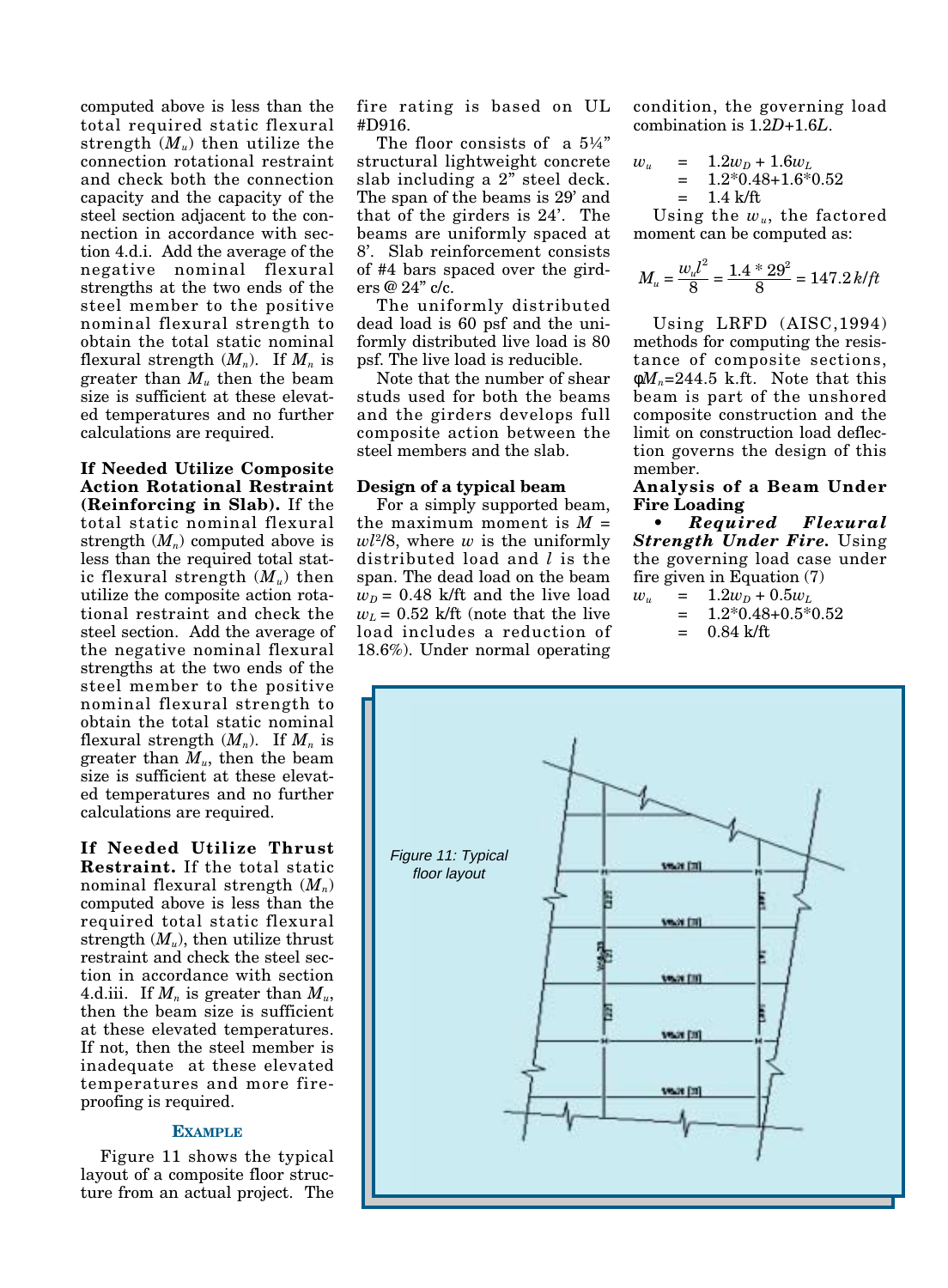The factored moment under fire loading is:

$$
M_u = \frac{w_u l^2}{8} = \frac{0.84 * 29^2}{8} = 88.3 \, k \text{/ft}
$$

**•** *Nominal Flextural Strength Using Temperatures.* The first step in computing the nominal flexural strength is the evaluation of temperatures. As a first step, the temperatures are obtained from Figure 23 of *Fire Protection through Modern Building Codes* (Boring, D. F., et. al., 1981). The temperatures given are an average of the fire tests conducted at Ohio State University. However, no details on the tests assemblies are provided. After two hours of exposure to the fire load, the temperature of the bottom flange is 1300 degrees F and that of the top flange is 600 degrees F. Using Figure 22 of the same book, the yield strength of the bottom flange,  $f_{ybf} = 15$  ksi and that of the top flange  $f_{ytf} = 32$ ksi. The yield strength of the web is assumed to be an average of the flanges,  $f_{yw} = 23.5$  ksi. Using these values, the properties of W16x26 and Equation (2) the tensile force  $F_T$  can be computed as

$$
F_T = F_{tf} + F_w + F_{bf}
$$
  
=  $f_{ytf}A_{tf} + f_{yw}A_w + f_{ybf}A_{bf}$   
= 60.7 + 91.3 + 28.5  
= 181 kips

The depth of the equivalent concrete compression zone can be computed using Equation (3) and  $F_T$ . The width of the compression flange is computed using LRFD as  $l/\bar{4} = 87$ ".

$$
a = \frac{F_T}{0.85f_e b_f} = \frac{180.5}{0.85 * 3 * 87} = 0.81''
$$

The nominal flexural strength is computed by multiplying the tensile forces by the individual lever arm to the center of the gravity of the compression zone.

$$
M_n = F_{t}L_{tf} + F_wL_w + F_{bf}L_b
$$

$$
= 304.6 + 1075.8 + 579.9
$$

- = 1959.9 kip-inches
- $= 163.3$  k/ft

Where  $L_{\textit{tf}},\ L_{\textit{w}}$  and  $L_{\textit{bf}}$  are the respective lever arms. The lever arms can be computed by subtracting *a*/2 from the distance between the top of the slab and the centers of gravity of each of the beam elements. Since  $M_n$ *Mu*, no further calculations are necessary.

*• Nominal Flexural Strength Using UL Fire Test Results.* In this case, the temperatures are obtained from a specific fire test conducted at the Underwriters' Laboratories, Inc. (UL File R4339-41). The temperatures recorded are for a W8x28 with  $\frac{1}{2}$ " of fire proofing. The test assembly is slightly different from the D916 specification (which could not be obtained). The differences are such that the test temperatures may be slightly higher than those that could result form D916. After two hours of exposure to the fire load, the temperature of the bottom flange is 1500 degrees F, the web temperature is 1440 degrees F and that of the top flange is 1160 degrees F. Using Figure 22 of *Fire Protection Through Modern Building Codes*, the yield strength of the bottom flange,  $f_{ybf}$  = 5 ksi, the yield strength of the web  $f_{yw} = 6$  ksi and that of the top flange  $f_{\gamma t f} = 17$ ksi. Using these values, the properties of W16x26 and the method followed above, the positive moment capacity can be computed as 61 k-ft. It can be seen that this is lower than the acting moment  $M_u = 88.3$  k.ft.

The W16x26 (with the amount of fireproofing which is equivalent to the  $\frac{1}{2}$ " for W8x28) is not adequate without some restraint. Therefore, the negative moment capacity provided by the support has to be evaluated.

*No Reinforcement Bars Provided on Top of Girders:* In this case, the negative moment capacity is controlled by either the connection or the bare steel section (concrete provides no tensile capacity). The connection is assumed not to be exposed to fire. The smallest of the typical connections can provide moment capacities of at least 20 k-ft. However, the beam a few inches from the connection is generally at the elevated temperatures because of exposure to the fire and its capacity must also be checked. The yield strengths of the flanges and the web are given above. Using these yield strengths and the properties of W16x26, the location of the neutral axis can be calculated.

In the present case, the neutral axis is 1.23" from the top of the beam. The moment capacity of the steel beam can be computed by taking moments about the neutral axis.

$$
M_n = F_{t} y_{ft} + F_{tu} y_{tw} + F_{bu} y_{bw} + F_{b} y_{bf}
$$
  
= 45.2 + 3.2 + 152 +  
132.3  
= 333 kip-inches  
= 28 k/ft

where subscripts *bw* and *tw* indicated properties relating to the top (above the neutral axis) and bottom (below the neutral axis) portions of the web respectively.

This moment is higher than the assumed connection capacity, therefore the minimum of the two (20 k-ft.) is taken as the negative moment capacity. After redistribution, the total static moment capacity of W16x26 is  $61+20 = 81$  k-ft. This capacity is slightly less than the acting moment. The effect of the reinforcement bars provided on top of the girders can then be investigated.

*Reinforcement Bars Provided on Top of Girders:* In most composite construction, some reinforcing is provided on top of the girders to prevent cracking of the concrete. This reinforcement can provide significant improvement in the negative moment capacity because the reinforcement is rel